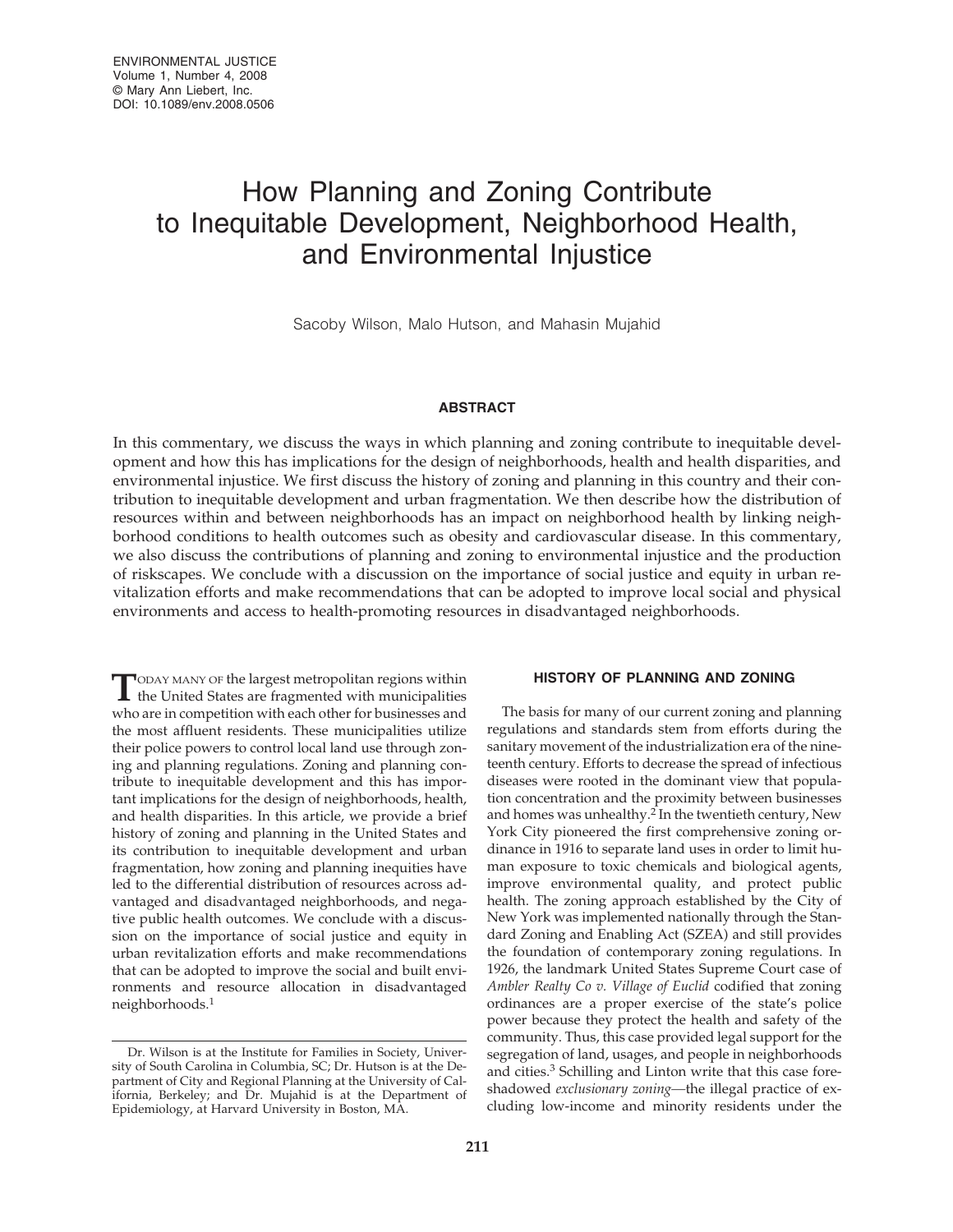guise of zoning use classifications—which municipalities, planners, and the legal system are challenged by in contemporary community development and planning.4

# **EXCLUSIONARY ZONING AND NEIGHBORHOOD DEVELOPMENT**

Presently, we observe exclusionary practices when many municipalities in fragmented metropolitan regions use both incorporation and zoning as a way to insulate their investment and enhance their property values. Specifically, these regions control local land use including schools and business development, and exclude undesirable populations (e.g., people of color, poor people, immigrants) and undesirable industries. They also employ exclusionary zoning to create special districts (e.g., residential, business, school, fire) to protect their political and economic self-interests. In most cases, the courts have upheld the rights of municipalities to craft their own zoning ordinances and planning standards allowing them to serve their community best and to define the public welfare for their own jurisdictions as they deem necessary. However, this further encourages municipalities to develop and implement planning and zoning regulations and standards that benefit advantaged populations and ignore the needs and concerns of disadvantaged populations. As a result, discriminatory planning and exclusionary zoning contribute to unequal development within metropolitan areas limiting access of all citizens to affordable housing, public transportation, good school systems, and economic infrastructure (e.g., high paying jobs in technology, health, and service sectors). This results in segregated communities along the lines of race and class and the creation of an urban underclass that is denied access to mainstream opportunities.<sup>5</sup>

# **PLANNING, ZONING, AND NEIGHBORHOOD HEALTH**

Historically, there has been a natural connection between planning, zoning, and public health. During the sanitary movement, public health was a central goal of urban planning, but that changed during the middle of the twentieth century. After progress was made to control the spread of infectious diseases through advances in environmental health engineering, public health and urban planning diverged in mission and perspective. The planning of cities and zoning ordinances focused more on aesthetics, economics, and the property rights of the privileged and less on public health. Concurrently, public health professionals focus less on meso- and macro-level factors such as the built environment and metropolitan level planning and development and more on individual level risk factors (i.e., health behaviors, genetics). Current trends in the nation's health call for a reemergence of the public health ethic of urban planning present in the nineteenth and early twentieth centuries. The diseases that primarily kill Americans in the twenty-first century are not infectious diseases, but chronic diseases. In fact, seven of the top leading causes of death are chronic in nature (heart disease #1, cancer #2, stroke #3, chronic lower respiratory disease #4, diabetes #6, Alzheimer's disease #7,

and nephritis  $#9$ ).<sup>6</sup> One reason for this epidemiologic shift is the improvement in sanitary conditions (i.e., water and sewer services) that allowed for better control of infectious diseases. Additionally, while people live longer through medical advancements, more chronic health conditions have developed. Euclidean-based zoning and planning initiatives have been instrumental in separating unhealthy land uses from people, thus preserving the advancements made during the sanitary movement. However, current restrictive zoning and planning laws and practices have limited our ability to construct and maintain health-promoting built environments in neighborhoods across metropolitan regions.

For example, the nation's obesity epidemic may be a result of the lack of neighborhood and metropolitan level infrastructure that supports physical activity, active lifestyles, and equity in healthy food access. In addition, the culture of consumption and convenience related to the nation's overuse of automobiles as a means of transportation plays an important role in this epidemic. Americans spend a tremendous amount of time in their automobiles driving to work, school, and amenities which leaves little time for regular physical activity. According to *The Surgeon General's Call to Action to Prevent and Decrease Overweight and Obesity*, the costs of the obesity epidemic in 2000 were more than \$117 billion dollars. For the past twenty five years, obesity rates have increased in the United States. In 2006, more than 66% percent of American adults were overweight or obese, up from 47% in the late 1970s. The current adult obesity prevalence rate of 33% is two times greater than the Healthy People 2010 goal of less than 15%. Currently, 17% of children and adolescents are overweight. Since the mid-1970s, the prevalence for children aged 2–19 has increased from 5% to 17%.7

Furthermore, we observe disparities in physical activity and healthy food access between whites and nonwhites and affluent and disadvantaged populations. For example, more than 50% of whites obtain the recommended levels of physical activity, while only 40% of blacks and Hispanics obtain the recommended level. In addition, we observe health disparities in obesity. The CDC reports that among women aged 40–59, 53% of non-Hispanic black women and 51% of Mexican-American women were obese compared to 39% of non-Hispanic white women in the same age group. Latinos, African-Americans, and American Indians and Pacific Islanders are 1.9, 2, and 2.6 times more likely to have Type 2 diabetes than whites in the same age group, respectively. These statistics reveal a grim future for Americans particularly if steps are not taken to better understand the impact that zoning and planning has on the production and maintenance of neighborhoods that can have beneficial or deleterious effects on public health.<sup>8</sup>

## **EMERGING NEIGHBORHOOD HEALTH EFFECTS LITERATURE**

An increasing interest in the impact of place on health by researchers in the public health and epidemiologic literature has the potential to help reconnect urban planning and public health. There has been an explosion of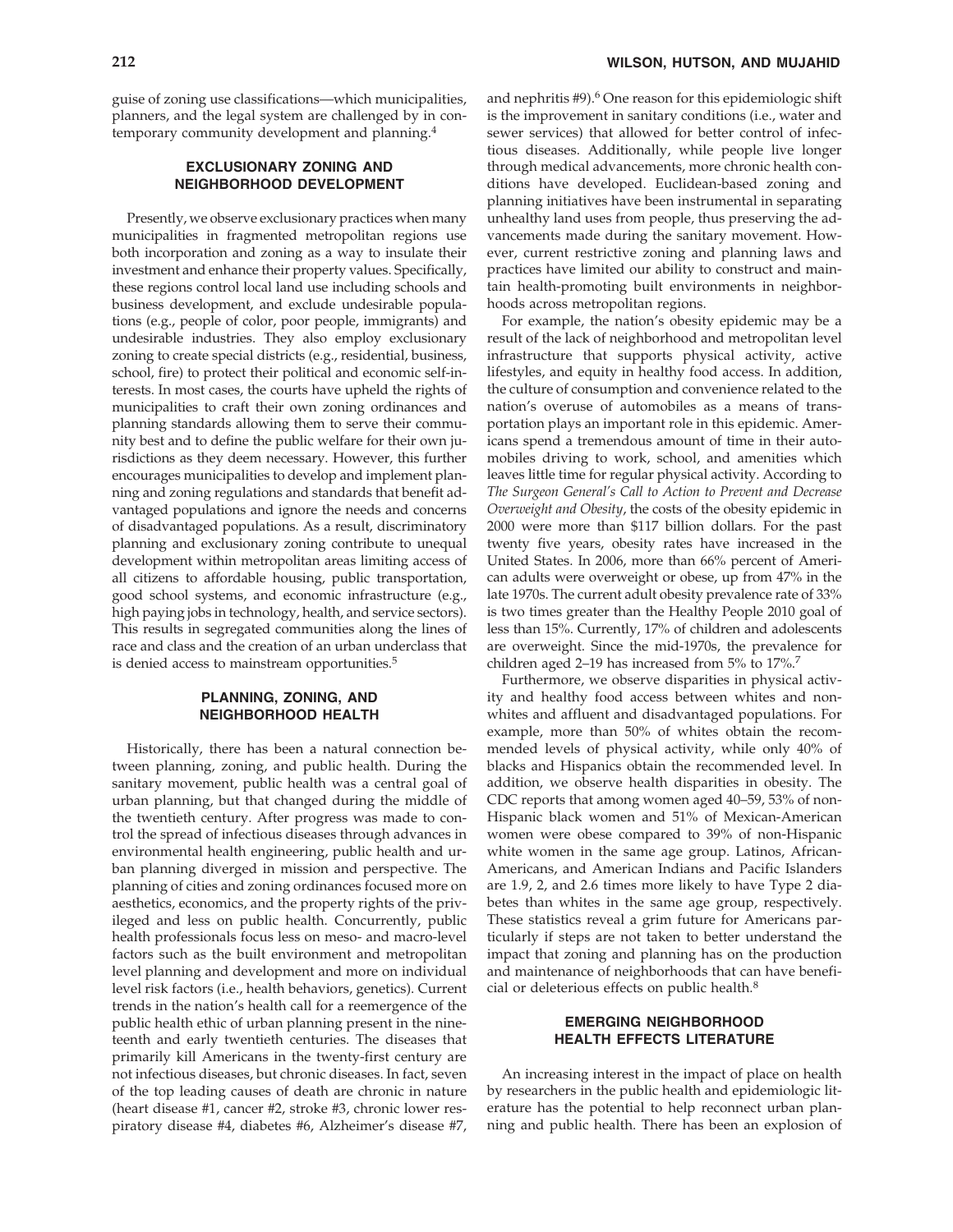#### **PLANNING, ZONING, HEALTH, AND INJUSTICE 213**

public health literature investigating "neighborhood health effects." The neighborhood environment is one important context because it has both physical and social characteristics that may result in health consequences. Studies have shown that living in disadvantaged neighborhoods is positively associated with increased disease morbidity, mortality, and mental illness, independent of other individual-level factors. Most of these studies have defined neighborhoods as administratively defined areas (census tracts or block groups) and employ available US census indicators of neighborhood socioeconomic characteristics (SES) in health studies.9

Although neighborhoods have been studied in relation to a wide range of health outcomes, some of the most consistent evidence comes from the study of cardiovascular disease (CVD) related risk factors and outcomes. Cardiovascular disease is the leading cause of death in the United States killing approximately 700,000 people in 2002. Many of the CVD related risk factors stem from chronic conditions like obesity which itself is a condition linked to the quality of the neighborhood environment. We can use this body of literature to highlight two important points that elaborate on the importance of planning and zoning in the production of the neighborhood environment. First, associations between neighborhood disadvantage and poor CVD health begs the question of how and why neighborhood environments impact such outcomes. Neighborhood socioeconomic position is a proxy for specific features that may actually be relevant for CVD risk. For example, neighborhood SES may proxy characteristics of the built environment conducive to walking or physical activity and the availability and price of healthy foods. In addition, neighborhood SES may proxy features of the social environment such as neighborhood disorder, crime, social cohesion, and collective efficacy. Studies have begun to show associations between these specific features and insulin resistance, hypertension, obesity/body mass index, physical activity, and diet.10

A second important issue is how neighborhood environments contribute to health disparities across racial/ethnic and socioeconomic lines. Because of the severe and persistent degree of residential segregation in the United States, racial and ethnic minorities and poor individuals live in very different areas than their white and wealthier counterparts. Moreover, these poor and minority neighborhoods are often under-resourced with health promoting facilities such as supermarkets and recreational outlets (e.g., parks, gyms, basketball courts) to promote healthy diets and physical activity. These neighborhoods are also over-resourced with health-restricting facilities (e.g., liquor stores, fast food restaurants), chronic stressors (e.g., crime, physical disorder), and advertisements for risky behaviors (e.g., tobacco and alcohol billboards) that encourage unhealthy behaviors and limit ability of local residents to lead healthy lifestyles.<sup>11</sup>

## **PLANNING, ZONING, AND ENVIRONMENTAL JUSTICE**

The issues presented in the neighborhood health effects literature also have been documented in the environmental justice (EJ) literature. A wealth of EJ literature has demonstrated that many low-income populations and populations of color live in neighborhoods that are differentially burdened by noxious land uses such as landfills, hazardous waste sites, incinerators, publicly owned treatment works (POTWs) (e.g., sewer treatment plants), Toxic Release Inventory (TRI) facilities, energy production facilities, petrochemical plants, and heavily trafficked roadways due to discriminatory and exclusionary zon $ing.<sup>12</sup>$ 

Other literature has recognized the lack of access to parks, green space, recreational facilities, pedestrianfriendly residential environments, and the disproportionate burden of pathogenic infrastructure such as fast food restaurants, liquor stores, and check cashing facilities as environmental justice issues as well. This body of literature has shown that the disproportionate burden of noxious land uses and pathogenic infrastructure leads to higher exposure to unhealthy physical environments, increased health risks, negative health behaviors, deleterious health effects, and health disparities in diseases such as asthma, cancer, obesity, diabetes, and cardiovascular disease in urban environments. Exposure to such noxious conditions have been linked to the exacerbation of comorbid conditions, asthma related morbidity, premature adult mortality, infant mortality, low birth weight babies, psychological stress, and higher body burdens of toxic chemicals (e.g., lead).<sup>13</sup>

The lack of healthy and equitable planning and zoning in poor communities of color leads to their differential exposure to neighborhood stressors and unhealthy land uses and limited access to salutogenic resources (i.e., medical facilities, grocery stores, parks, open space, healthy schools); these high risk geographic settings have been classified as "riskscapes." Several researchers have discussed how "riskscapes" burden poor communities of color in New York, Southern California, Detroit, and other metropolitan areas. Living in or exposure to these riskscapes lead to poor populations of color being the most vulnerable to the effects of environmental hazards, air pollution, urban decay, man-made and natural disasters, and climate change.

# **URBAN REVITALIZATION, EQUITY, AND SOCIAL JUSTICE**

Recently, urban revitalization has introduced an era of urban planning with the potential to benefit all citizens regardless of color or class by improving living and built environment conditions and providing new housing, educational, and job opportunities. Urban planners are using "smart growth," a planning framework that focuses on "the development of livable spaces where people can work, play, and shop without depending on automobiles."15 Smart growth includes conservation of open and green space, mixed land use, diversity in housing options, denser development, and the construction of compact neighborhoods that are walkable, livable, and sustainable. Many affluent residents who either moved to the suburbs during the suburbanization era or are the progeny of suburbanites desire the benefits of city living. Several factors,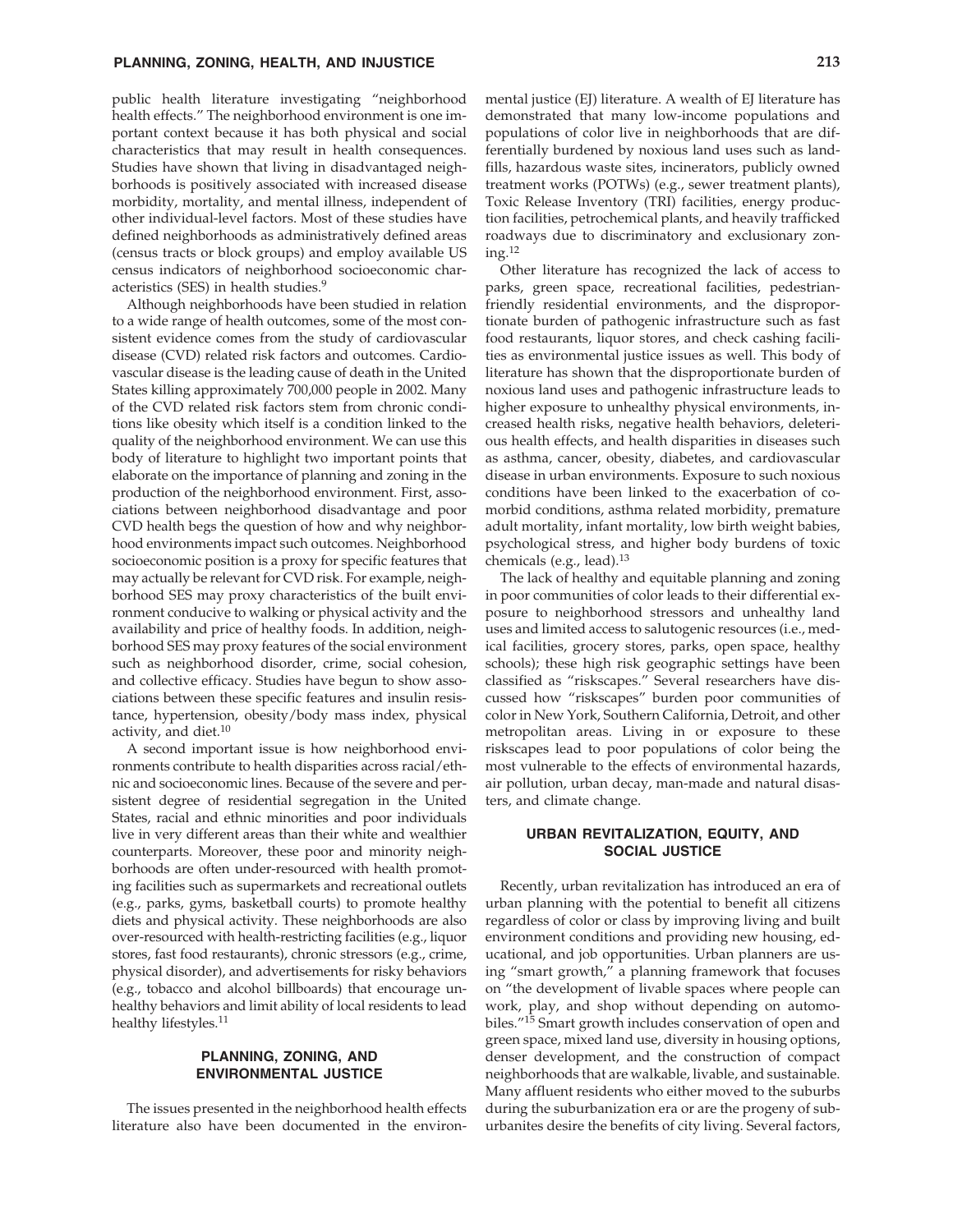including the frustration of long commutes from bedroom communities to jobs in the big city and the draw of trendy "smart growth" and "sustainable" communities, are driving urban revitalization efforts in metropolitan regions nationally. Unfortunately, the planning philosophy that drives urban revitalization focuses predominantly on urban design and aesthetics and less on social equity and justice. Thus, revitalization is expanding the pattern of inequitable development and fragmentation in metropolitan regions that occurred during the suburbanization and urban renewal eras of the twentieth century, particularly in resource-poor and segregated neighborhoods where many disadvantaged populations reside. These neighborhoods are being replaced by upscale rental properties and homes for wealthier individuals and families without providing an adequate amount of public housing or mixed-income housing for current residents.

With the emphasis of urban planning on more "walkable and livable" neighborhoods without the inclusion of equity and social justice principles to improve the living conditions of disadvantaged residents, these groups are being priced out of communities and can not take advantage of new schools, economic opportunities, and health-promoting resources that accompany this development. Inequitable development is concentrating displaced disadvantaged residents in hypersegregated urban neighborhoods or decaying suburban neighborhoods. Furthermore, the consequence of the disproportionate burden of urban revitalization on disadvantaged urban populations and disproportionate benefit on suburban and affluent urban populations is the exacerbation of social, economic, and environmental inequalities. For urban planning to address these inequalities, undo metropolitan fragmentation, and provide more comprehensive and equitable development for all residents regardless of race and class, it must learn from other disciplines particularly public health.

## **ACTION STEPS**

We make the following recommendations to improve the living conditions in urban environments and better quality of life and health outcomes for disadvantaged populations:

- Public health, urban planning, and environmental law must work together to understand how zoning reform can be used to decrease inequitable development, metropolitan fragmentation, and health disparities in urban environments.
- Following the model of economic development zones, communities that are overburdened by unhealthy land uses should have the opportunity to create healthy community zones that place limits on the number of noxious land uses and pathogenic, health-restricting facilities.
- Region-wide focused organizations such as metropolitan transportation organizations (MTOs) or association of governments (e.g., Association of Bay Area Governments) should focus on better regional governance and coordination of social services, development, infra-

structure, transportation, housing, and protection of open space.

- Establish a regional tax sharing system like the one managed by The Metropolitan Council in Minneapolis-St. Paul.
- Pass land bank legislation similar to that passed in the State of Michigan in 1999 that led to the establishment of the Genesee County Land Bank (GCLB) to stabilize neighborhoods and revitalize the City of Flint and surrounding areas.
- Development of Environmental Preservation Districts  $(EPDs)^{16}$  that would be modeled on historic districts created through the Federal Historic Preservation Act. These districts will help empower communities to have more control of land use, zoning and planning initiatives in the Environmental Preservation Districts.
- Green planning and zoning should be implemented in underserved urban neighborhoods. There are many examples of green zoning and planning initiatives in places like Boulder, Chicago, Portland, and Seattle to name a few. The greening process should go beyond buildings and include open space, public transit, and support of urban agriculture and farmers' markets, and green jobs.
- Smart growth and new urbanism for all, not just advantaged populations. Social justice and equity have to be at the core of all "smart growth" and "new urbanism" projects.
- Cities should expand the use of conditional use permits (CUPs) as the foundation for local "healthy zoning" initiatives (e.g., Los Angeles' use of CUPs to control alcohol outlets).

#### **CONCLUSION**

Planning and zoning are central to efforts to improve the physical and social environments in which individuals exist. We know that these environments are currently not designed to facilitate healthy behaviors and often promote sedentary lifestyles. Additionally, because zoning and land use policies are often discriminatory and exclusionary, the consequence is the inequitable distribution of health enriching resources to poor and minority communities. The time is now to challenge communities and cities across the country beset by fragmentation, environmental injustice, and health disparities to use zoning, planning, and community development to preserve urban landscapes, limit the distribution of pathogenic industries, and improve built environment conditions for urban populations. This requires a comprehensive strategy focused at mobilizing residents at the grassroots level and using research to address public policy. To improve the health of communities and to reduce racial, ethnic, and socioeconomic health disparities, we must consider comprehensive strategies that integrate the best of new urban planning approaches such as "smart growth," "sustainability," "new urbanism," and "active living" with the best evidence-based health and social justice practice that public health has to offer in order to achieve more equitable regional development and zoning and planning reform. Change cannot happen without the involvement of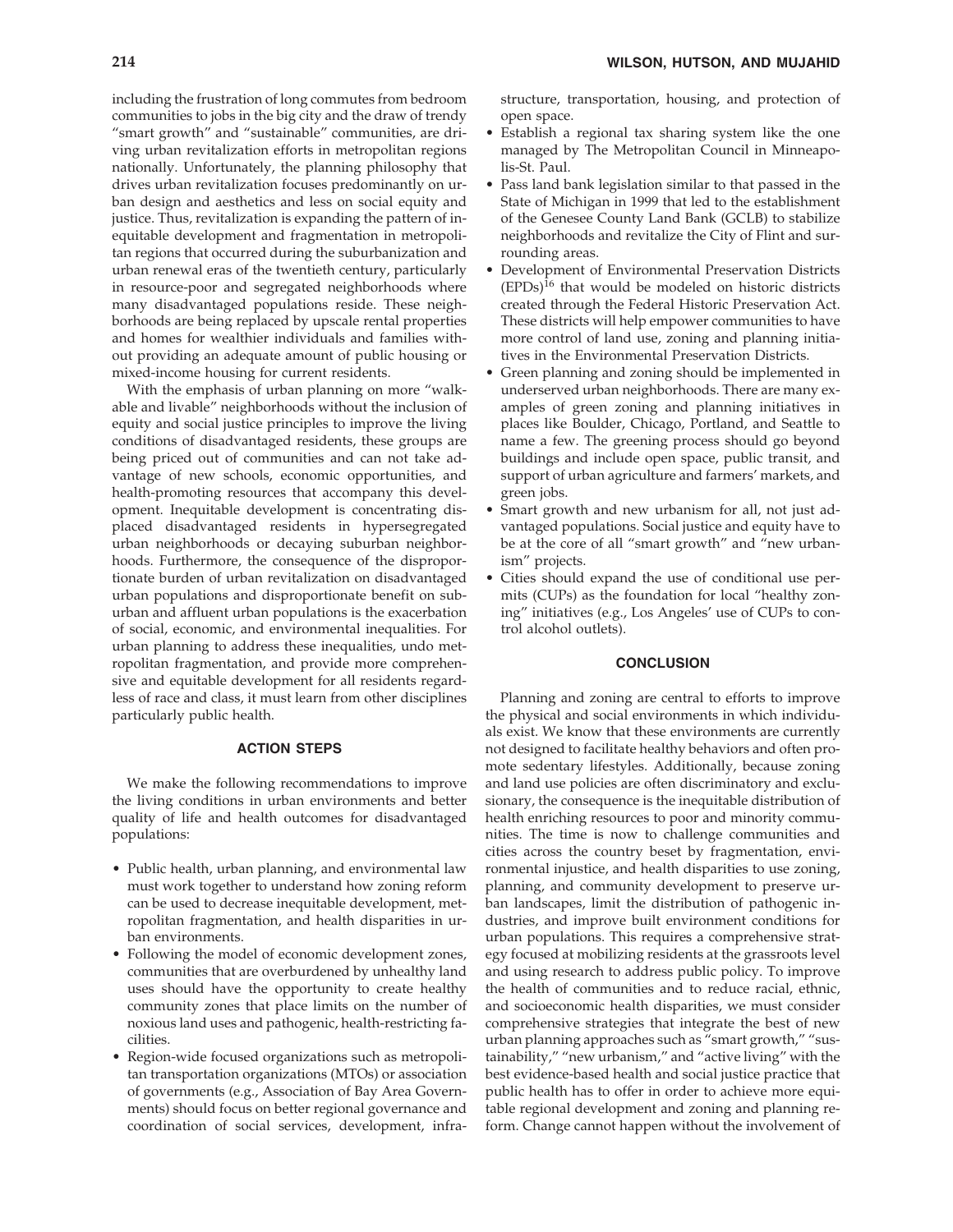## **PLANNING, ZONING, HEALTH, AND INJUSTICE 215**

public health officials, urban planners, citizen groups, and other stakeholders to perform community development that addresses public health issues that burden disadvantaged urban populations.

## **ACKNOWLEDGMENTS**

We would like to acknowledge the Robert Wood Johnson Health & Society Scholars Program for funding research related to this manuscript.

#### **ENDNOTES**

- 1. Gerald E. Frug, *City Making: Building Communities Without Building Walls* (Princeton, NJ: Princeton University Press, 2001); Peter Dreier, John H. Mollenkopf, and Todd Swanstrom, eds., *Place Matters: Metropolitics for the Twenty-first Century (Studies in government and public policy)* (Lawrence, KS: University Press of Kansas, 2001); Joseph Schilling and Leslie S. Linton, "The public health roots of zoning: in search of active living's legal genealogy," *American Journal of Preventive Medicine* 28 (Feb 2005): 96–104; Bruce Bragg, et al., "Land use and zoning for the public's health," *Journal of Law, Medicine, and Ethics* 31 (Winter 2003): 78–80; Juliana Maantay, "Zoning, equity, and public health," *American Journal of Public Health* 91 (July 2001): 1033–1041; Wendy C. Perdue, Lesley A. Stone and Lawrence O. Gostin, "The built environment and its relationship to the public health: the legal framework," *American Journal of Public Health* 93 (Sept 2003): 1390–1394.
- 2. Julie Sze, *Noxious New York: The Racial Politics of Urban Health and Environmental Justice* (Cambridge, MA: MIT Press, 2007); Perdue, Stone, and Goston, "The built environment."
- 3. Schilling and Linton, "The public health roots of zoning"; Perdue, Stone, and Goston, "The built environment"; Sze, *Noxious New York.*
- 4. Schilling and Linton, "The public health roots of zoning."
- 5. Laura Pulido, "Rethinking environmental racism: white privilege and urban development in Southern California," *Annals of the Association of American Geographers* 90 (March 2000): 12–40; Yale Rabin, "Expulsive Zoning: The Inequitable Legacy of Euclid," in *Zoning and the American Dream: Promises Still to Keep*, eds. Charles M. Haar and Jerold S. Kayden (Chicago: APA Planners Press, 1999), 101–121; Frug, *City Making*; Maantay, "Zoning, equity, and public health"; Douglas S. Massey and Nancy A. Denton, *American Apartheid: Segregation and the Making of the Underclass* (Cambridge, MA: Harvard University Press, 1993).
- 6. Maantay, "Zoning, equity and public health"; Bragg, et al., "Land use and zoning for public's health"; Joel S. Hirschhorn, "Zoning should promote public health," *American Journal of Health Promotion* 18 (Jan 2004): 258–260; Perdue, Stone, and Goston, "The built environment"; Centers for Disease Control and Prevention (CDC), *Behavioral Risk Factor Surveillance System Survey Data* (Atlanta, GA: US Department of Health and Human Services, Centers for Disease Control and Prevention, 2006).
- 7. United States Department of Health and Human Services, *The Surgeon General's Call to Action to Prevent and Decrease Overweight and Obesity* (Rockville, MD: US De-

partment of Health and Human Services, Public Health Service, Office of the Surgeon General, 2001); Centers for Disease Control and Prevention (CDC), "Health Statistics," CDC National Center for Health Statistics, <http:// www.cdc.gov/nchs/>.

- 8. CDC, "Health Statistics."
- 9. Patricia O'Campo, et al., "Neighborhood risk factors for low birthweight in Baltimore: a multilevel analysis," *American Journal of Public Health* 87 (Jul 1997): 1113–1118; Ana V. Diez Roux, "Residential environments and cardiovascular risk," *Journal of Urban Health* 80 (Dec 2003): 569–589; Luisa N. Borrell, et al., "Neighbourhood characteristics and mortality in the Atherosclerosis Risk in Communities Study," *International Journal of Epidemiology* 33 (Apr 2004): 398–407; Khoa D. Truong and Sai Ma, "A systematic review of relations between neighborhoods and mental health," *Journal of Mental Health Policy and Economics* 9 (Sept 2006): 137–154.
- 10. CDC; Amy H. Auchincloss, et al., "Neighborhood resources for physical activity and healthy foods and their association with insulin resistance," *Epidemiology* 19 (Jan 2008): 146–157; Mahasin Mujahid, et al., "Cross-sectional associations of neighborhoods and blood pressure," *Epidemiology* (in press); Hillary L. Burdette, Thomas A. Wadden, and Robert C. Whitaker, "Neighborhood safety, collective efficacy, and obesity in women with young children," *Obesity* 14 (Mar 2003): 518–525; Deborah A. Cohen, et al., "Collective efficacy and obesity: the potential influence of social factors on health," *Social Science and Medicine* 62 (Feb 2006): 769–778; Thomas A. Glass, Meghan D. Rasmussen, and Brian S. Schwartz, "Neighborhoods and obesity in older adults: the Baltimore Memory Study," *American Journal of Preventive Medicine* 31 (Dec 2006): 455–463; Kimberly Morland, Ana V. Diez Roux, and Steve Wing, "Supermarkets, other food stores, and obesity: the atherosclerosis risk in communities study," *American Journal of Preventive Medicine* 30 (Apr 2006): 333–339; Ethan M. Berke, et al., "Association of the built environment with physical activity and obesity in older persons," *American Journal of Public Health* 97 (Mar 2007): 486–492; K. John Fisher, et al., "Neighborhoodlevel influences on physical activity among older adults: a multilevel analysis," *Journal of Aging and Physical Activity* 12 (Jan 2004): 45–63; Ana V. Diez Roux, et al., "Availability of recreational resources and physical activity in adults," *American Journal of Public Health* 97 (Mar 2007): 493–499; Kimberly Morland, Steve Wing, and Ana V. Diez Roux, "The contextual effect of the local food environment on residents' diets: the atherosclerosis risk in communities study," *American Journal of Public Health* 92 (Nov 2002): 1761–1767.
- 11. Thomas A. LaVeist and John M. Wallace, Jr., "Health risk and inequitable distribution of liquor stores in African American neighborhood," *Social Science and Medicine* 51 (Aug 2000): 613–617; Kimberly Morland and Susan Filomena, "Disparities in the availability of fruits and vegetables between racially segregated urban neighbourhoods," *Public Health Nutrition* 10 (Dec 2007): 1481–1489; Naa Oya A. Kwate, "Fried chicken and fresh apples: Racial segregation as a fundamental cause of fast food density in black neighborhoods," *Health Place* 14 (Mar 2008): 32–44; Latetia V. Moore, et al., "Availability of recreational resources in minority and low socioeconomic status areas," *American Journal of Preventive Medicine* 34 (Jan 2008): 16–22.